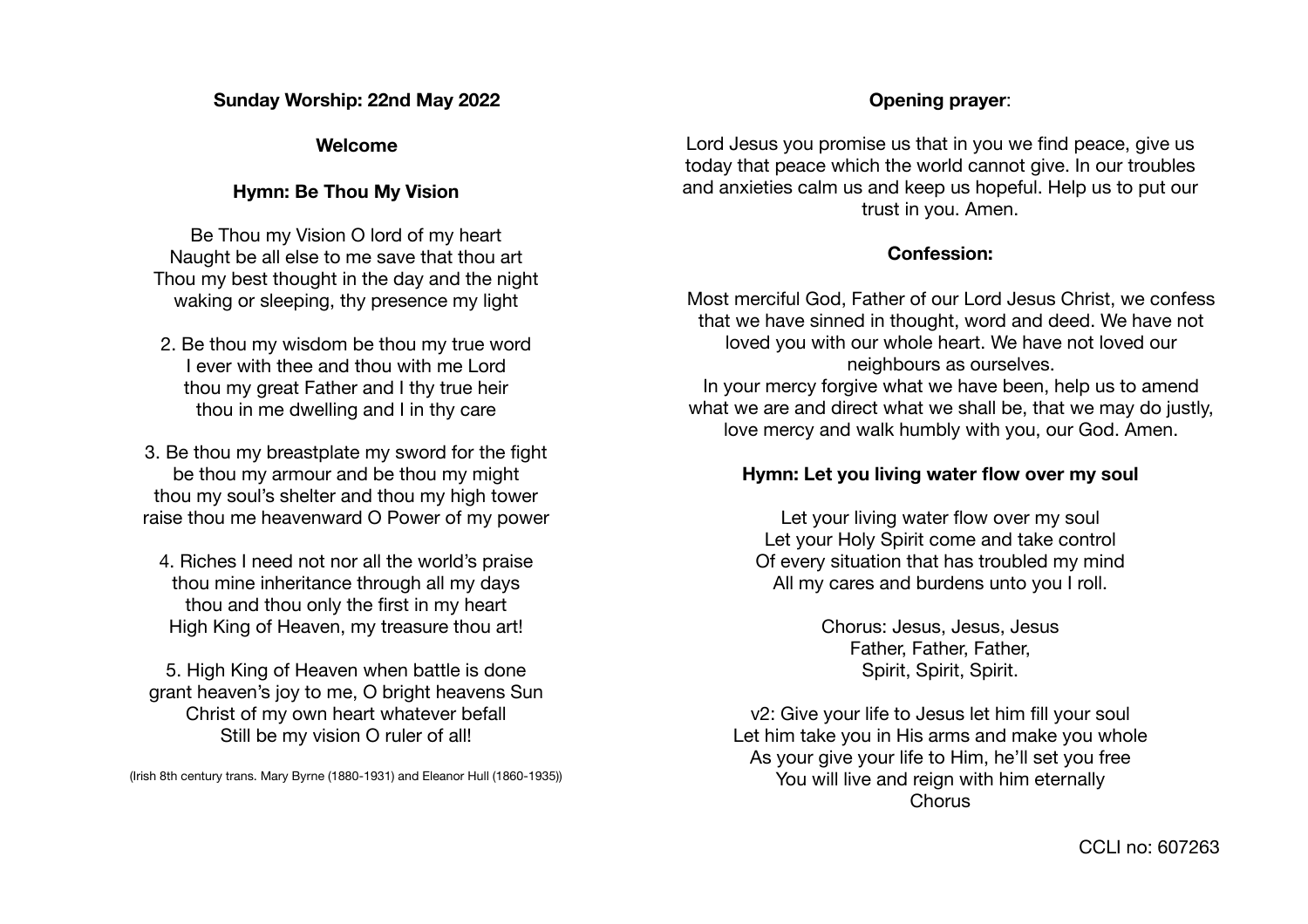v3: Come now Holy Spirit and take control, Hold me in your loving arms and make me whole Wipe away all doubt and fear and take my pride Draw me close to your love and keep me by your side. (John Watson c. 1986 Ampelos Music)

**First reading: Acts 16:9-15**  <https://www.biblegateway.com/passage/?search=acts+16%3A9-15&version=GNT>

## **Hymn: Lord I come to You**

Lord I come to you, let my heart be changed, renewed, flowing from the grace that I've found in you. And Lord I've come to know, the weaknesses I see in me will be stripped away, by the power of your love.

Chorus: Hold me close, let your love surround me, bring me near, draw me to your side. And as I wait, I'll rise up like an eagle and I will soar with you, your Spirit leads me on in the power of your love.

Lord unveil my eyes, let me see you face to face the knowledge of your love as you live in me. Lord renew my mind as your will unfolds in my life in living every day, in the power of your love

> Chorus. (Geoff Bullock c. 1992 Word/ Maranatha! Music)

#### **Gospel Reading: John 5:1-9**  <https://www.biblegateway.com/passage/?search=john+5%3A1-9&version=GNT>

### **Sermon**

## **Hymn: Goodness of God**

I love you Lord and your mercy never fails me All my days, I've been held in your hands From the moment that I wake up until I lay my head I will sing of the goodness of God.

Chorus: All my life You have been faithful All my life you have been so, so good With every breath that I am able I will sing of the goodness of God.

V2: I love your voice, you have led me through the fire In darkest nights you are close like no other I've known you as a father, I've known you as a friend I have lived in the goodness of God

#### **Chorus**

(Jenn Johnson, Jason INgram, Ben Fielding, Ed Cash, Brian Johnson c. 2018 Bethel Music Publishing/ Alletrop Music (BMI))

#### **Intercessions**

#### **Peace**

## **Hymn: All I Once Held Dear**

All I once held dear, built my life upon all this world reveres and wars to own all I once thought gain I have counted loss, spent and worthless now compared to this.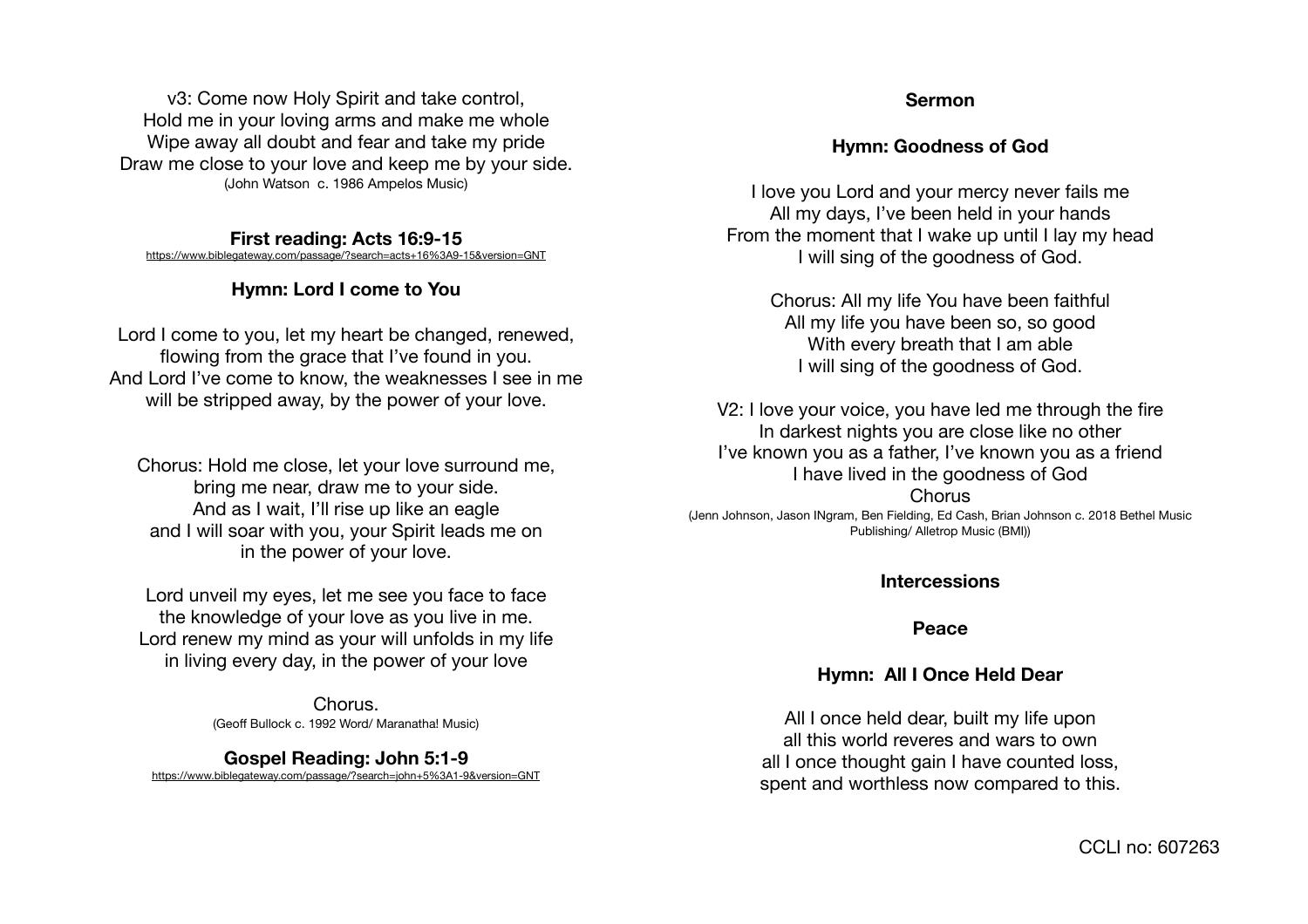Chorus: Knowing you Jesus, knowing you, there is no greater thing You're my all, you're the best, You're my joy, my righteousness and I love you Lord.

2. Now my heart's desire is to know you more to be found in You and known as yours To possess by faith what I could not earn All surpassing gift of righteousness.

Chorus: Knowing you Jesus, knowing you, there is no greater thing You're my all, you're the best, You're my joy, my righteousness and I love you Lord.

v3. Oh to know the power of your risen life And to know you in your sufferings To become like you in your death O Lord so with you to live and never die.

> Chorus. (Graham Kendrick c. 1993 Make Way Music)

#### **Communion:**

The lord is here. **His spirit is with us.**  Lift up your hearts. **We lift them to the Lord.** 

Let us give thanks to the Lord our God. **It is right to give him thanks and praise.** 

… We join with them in heaven's song: **Holy, Holy, Holy Lord, God of power and might, heaven and earth are full of your glory. Hosanna in the highest. Blessed is he who comes in the name of the Lord, Hosanna in the highest.** 

to the bidding This is his story, the response is: **This is our song: Hosanna in the highest.** 

where all creation worships you, Father, Son and Holy Spirit-**Blessing and honour and glory and power be yours for ever and ever, Amen.** 

Standing at the foot of the cross, let us pray with confidence as our Saviour has taught us:

**Our Father, who art in heaven, hallowed be thy name: thy kingdom come, thy will be done On Earth as it is in heaven. Give us this day our daily bread and forgive us our trespasses as we forgive those who trespass against us. And lead us not into temptation but deliver us from evil. For thine is the kingdom, the power, and the glory, for ever and ever. Amen.** 

Every time we eat this bread and drink this cup, **we proclaim the Lord's death until He comes.**